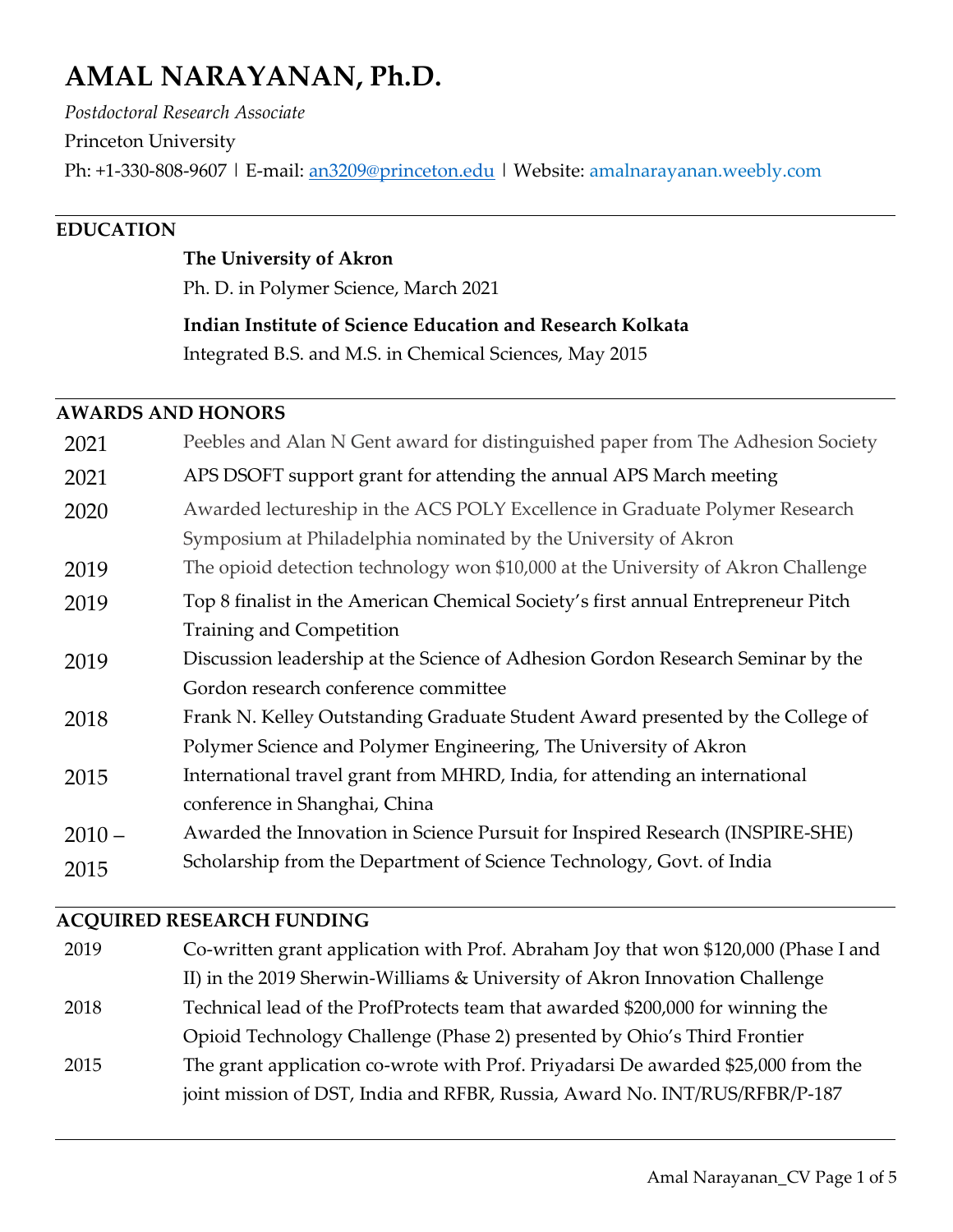### **RESEARCH EXPERIENCE**

#### $04/21 -$ **Princeton University**

present Postdoctoral Research Associate in the research group of [Prof. Clifford Brangwynne,](https://softlivingmatter.princeton.edu/) Department of Chemical and Biomolecular Engineering

- My current research focuses on developing endogenous tools to interrogate the interfacial properties of the cellular membraneless organelles.
- These tools will provide basic understanding on the origin of mis-shaped organelles that are found in cell lines with cancer and neurodegenerative diseases.

### 01/16 –03/21 **The University of Akron**

Doctoral research in the [research group of Prof. Abraham Joy,](http://joyresearch.org/) Department of Polymer Science

Dissertation: 'Physiochemical Cues for the Design of Underwater Adhesives'

- Created biodegradable polymers [that display pH and salt insensitive liquid-liquid](https://pubs.acs.org/doi/pdf/10.1021/acsnano.0c02396) phase [separation and identified their unique rheological, wetting, and underwater adhesive](https://pubs.acs.org/doi/pdf/10.1021/acsnano.0c02396)  [properties.](https://pubs.acs.org/doi/pdf/10.1021/acsnano.0c02396) *ACS Nano*, 2020
- Identified the thermodynamic design rationale behind molecular functional groups that actuate the underwater adhesion of degradable polymers using contact force measurements, spectroscopy, and MD simulations. *[ACS Cent. Sci.](https://pubs.acs.org/doi/pdf/10.1021/acscentsci.8b00526)* 2018 and *[Biomacromolecules](https://pubs.acs.org/doi/pdf/10.1021/acs.biomac.9b00383)* 2019

#### $10/18 -$ **ProfProtects, LLC**

06/19 Co-founder and technical lead of the patented colorimetric opioid detecting technology 'OPI-Wipes'

#### $08/13 -$ **Indian Institute of Science Education and Research Kolkata**

04/15 Master's research in the [research group of Prof. Priyadarsi De,](https://www.iiserkol.ac.in/~p_de/) Department of Chemical Sciences

> Dissertation: '[Volume Phase Transition of Stimuli-Responsive Polymers: An](http://eprints.iiserkol.ac.in/485/)  Investigation *via* [Mueller Matrix Polarimetry'](http://eprints.iiserkol.ac.in/485/)

Synthesized stimuli-responsive polymers and developed precise analytical techniques to characterize their phase transition behavior in ultra-dilute aqueous solutions. *[Anal. Chem.](https://pubs.acs.org/doi/pdf/10.1021/acs.analchem.5b01794)* [2015,](https://pubs.acs.org/doi/pdf/10.1021/acs.analchem.5b01794) *[Langmuir](https://pubs.acs.org/doi/pdf/10.1021/la503452f)* 2014, and *[Polym. Chem.](https://pubs.rsc.org/en/content/articlepdf/2015/py/c5py00919g)* 2015

### **MENTORING AND OUTREACH**

- $2020 -$ **The Soft Matter Show –** [thesoftmattershow.com](http://thesoftmattershow.com/)
- present Hosts an online podcast platform for portraying the state-of-the-art research and career of researchers in the field of polymer science and soft materials.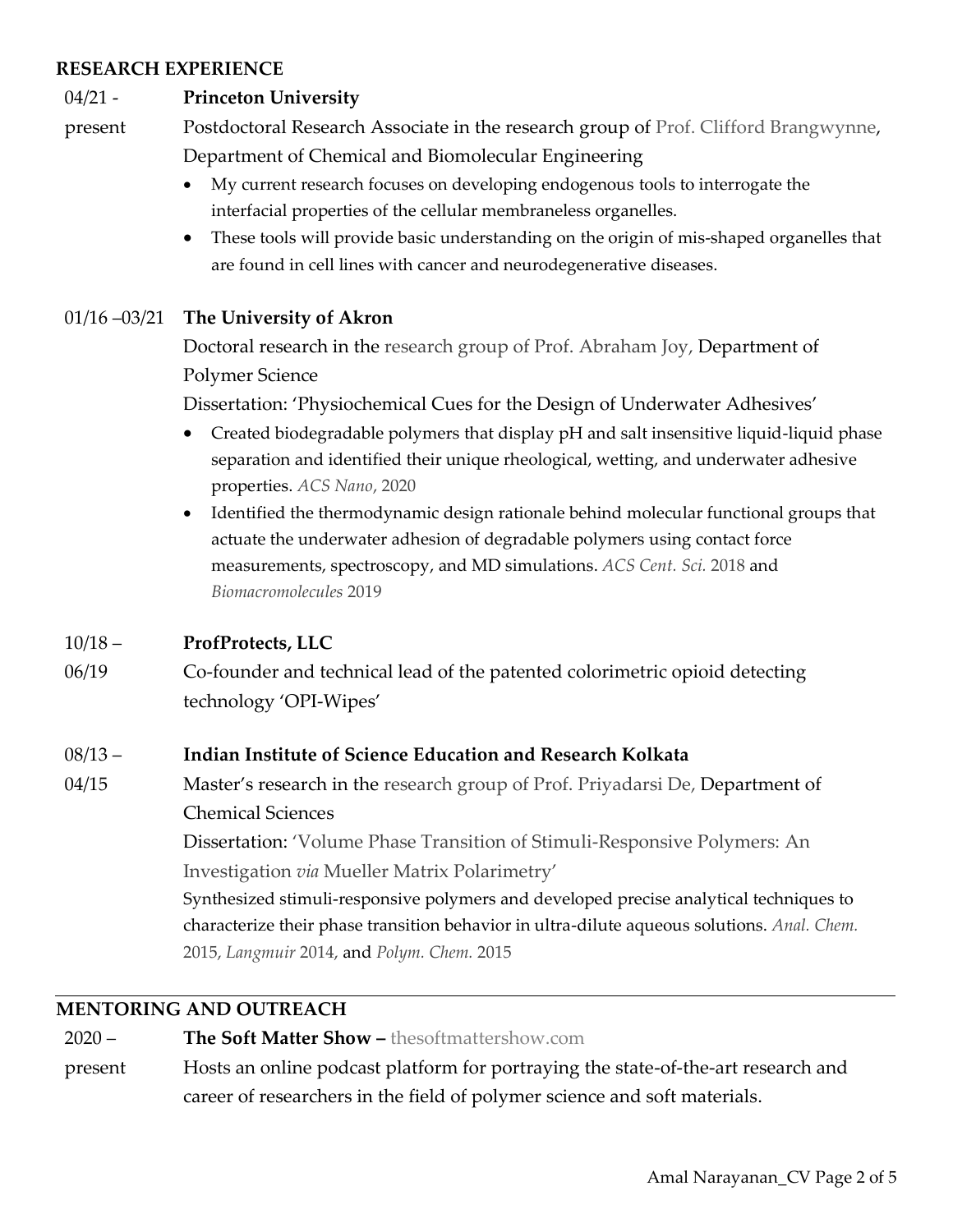| $06/20 -$ | JoyLab Polymerase - joyresearch.org/polymerase                                     |
|-----------|------------------------------------------------------------------------------------|
| 03/21     | Created JoyLab Polymerase – an online video platform that showcases the            |
|           | experimental procedures to generate scientific awareness and reproducibility.      |
| $10/16 -$ | Prof. Abraham Joy's research group, The University of Akron, Akron, OH             |
| 03/21     | Mentored junior graduate students (6), undergraduate research assistants (3), NSF- |
|           | REU students (3), and high school students (3) on lab safety protocols, organic    |
|           | synthesis, spectroscopic techniques, rheology, and adhesion testing                |
| 2015 Fall | Teaching Assistant, Department of Polymer Science, The University of Akron,        |
|           | Introductory Polymer Science Lab (20 graduate students)                            |

### **PEER-REVIEWED PUBLICATIONS (Click on the citation to direct to the paper)**

- 1. Narayanan, A.; Dhinojwala, A.; Joy, A. *Chem. Soc. Rev.* 2021, in press.
- 2. Patil, R.; Sancaktar, E.; Narayanan, A.; Tantisuwanno. C. *Biointerface Res. Appl. Chem.* 2021, in press.
- 3. Narayanan, A.# ; Kaur, S.# [; Kumar, N.; Tsige, M.; Joy, A.; Dhinojwala, A.](https://pubs.acs.org/doi/pdf/10.1021/acs.macromol.1c00742) *Macromolecules* 2021, *54,* 5417-5428.
- 4. [Tseng, Y.-M.; Narayanan, A.; Mishra, K.; Liu, X.; Joy, A.](https://pubs.acs.org/doi/10.1021/acsami.1c04348) *ACS Appl. Mater. Interfaces* 2021, *13*, [29048-29057](https://pubs.acs.org/doi/10.1021/acsami.1c04348)*.*
- 5. [Narayanan, A.; Menefee, J. R.; Liu, Q.; Dhinojwala, A.; Joy, A.](https://pubs.acs.org/doi/pdf/10.1021/acsnano.0c02396) *ACS Nano* 2020, *14,* 8359-8367.
- 6. [Narayanan, A.; Xu, Y.; Dhinojwala, A.; Joy, A.](https://www.mdpi.com/2305-7084/4/2/32) *ChemEngineering* 2020, *4*, 32(1-18).
- 7. [Liu, Q.; Jain, T.; Peng, C.; Peng, F.; Narayanan, A.; Joy, A.](https://pubs.acs.org/doi/pdf/10.1021/acs.macromol.9b02558) *Macromolecules* 2020, *53*, 3690-3699.
- 8. [Jain, T.; Clay, W.; Tseng, Y.-M.; Vishwakarma, A.; Narayanan, A.; Ortiz, D.; Liu, Q.; Joy, A.](https://pubs.rsc.org/en/content/articlehtml/2019/py/c9py00879a)  *[Polym. Chem.](https://pubs.rsc.org/en/content/articlehtml/2019/py/c9py00879a)* 2019, *10*, 5543-5553.
- 9. [Narayanan, A.; Kaur, S.; Peng, C.; Debnath, D.; Mishra, K.; Liu, Q.; Dhinojwala, A.; Joy, A.](https://pubs.acs.org/doi/abs/10.1021/acs.biomac.9b00383) *[Biomacromolecules](https://pubs.acs.org/doi/abs/10.1021/acs.biomac.9b00383)* 2019, *20*, 2577-2586.
- 10. [Liu, Q.; Yuan, S.; Guo, Y.; Narayanan, A.; Peng, C.; Wang, S.; Miyoshi, T.; Joy, A.](https://pubs.rsc.org/en/content/articlepdf/2019/py/c9py00274j) *Polym. Chem.* 2019, *10*[, 2579.](https://pubs.rsc.org/en/content/articlepdf/2019/py/c9py00274j)
- 11. [Liu, Q.; Wang, C.; Guo, Y.; Peng, C.; Narayanan, A.; Kaur, S.; Weiss, R. A.; Joy, A.](https://pubs.acs.org/doi/abs/10.1021/acs.macromol.8b01781) *[Macromolecules](https://pubs.acs.org/doi/abs/10.1021/acs.macromol.8b01781)* 2018, *51*, 9294-9305.
- 12. Kaur, S.; # Narayanan, A.;# [Dalvi, S.; Liu, Q.; Joy, A.; Dhinojwala, A.](https://pubs.acs.org/doi/abs/10.1021/acscentsci.8b00526) *ACS Cent. Sci.* 2018, *4*, 1420- [1429.](https://pubs.acs.org/doi/abs/10.1021/acscentsci.8b00526)
- 13. [Xu, Y.; Liu, Q.; Narayanan, A.; Jain, D.; Dhinojwala, A.; Joy, A.](https://onlinelibrary.wiley.com/doi/full/10.1002/admi.201700506) *Adv. Mater. Interfaces* 2017, *4*, [1700506\(1-6\).](https://onlinelibrary.wiley.com/doi/full/10.1002/admi.201700506)
- 14. [Bauri, K.; Pan, A.; Haldar, U.; Narayanan, A.; De, P.](https://onlinelibrary.wiley.com/doi/abs/10.1002/pola.28165) *J. Polym. Sci. Part A: Polym. Chem.* 2016, *54*, [2794-2803.](https://onlinelibrary.wiley.com/doi/abs/10.1002/pola.28165)
- 15. [Narayanan, A.; Chandel, S.; Ghosh, N.; De, P.](https://pubs.acs.org/doi/abs/10.1021/acs.analchem.5b01794) *Anal. Chem.* 2015, *87*, 9120-9125.
- 16. [Bauri, K.; Narayanan, A.; Haldar, U.; De, P.](https://pubs.rsc.org/en/content/articlehtml/2015/py/c5py00919g) *Polym. Chem.* 2015, *6*, 6152-6162.
- 17. [Narayanan, A.; Maity, B.; De, P.](https://www.sciencedirect.com/science/article/pii/S1381514815000462) *React. Funct. Polym.* 2015, *91*, 35-42.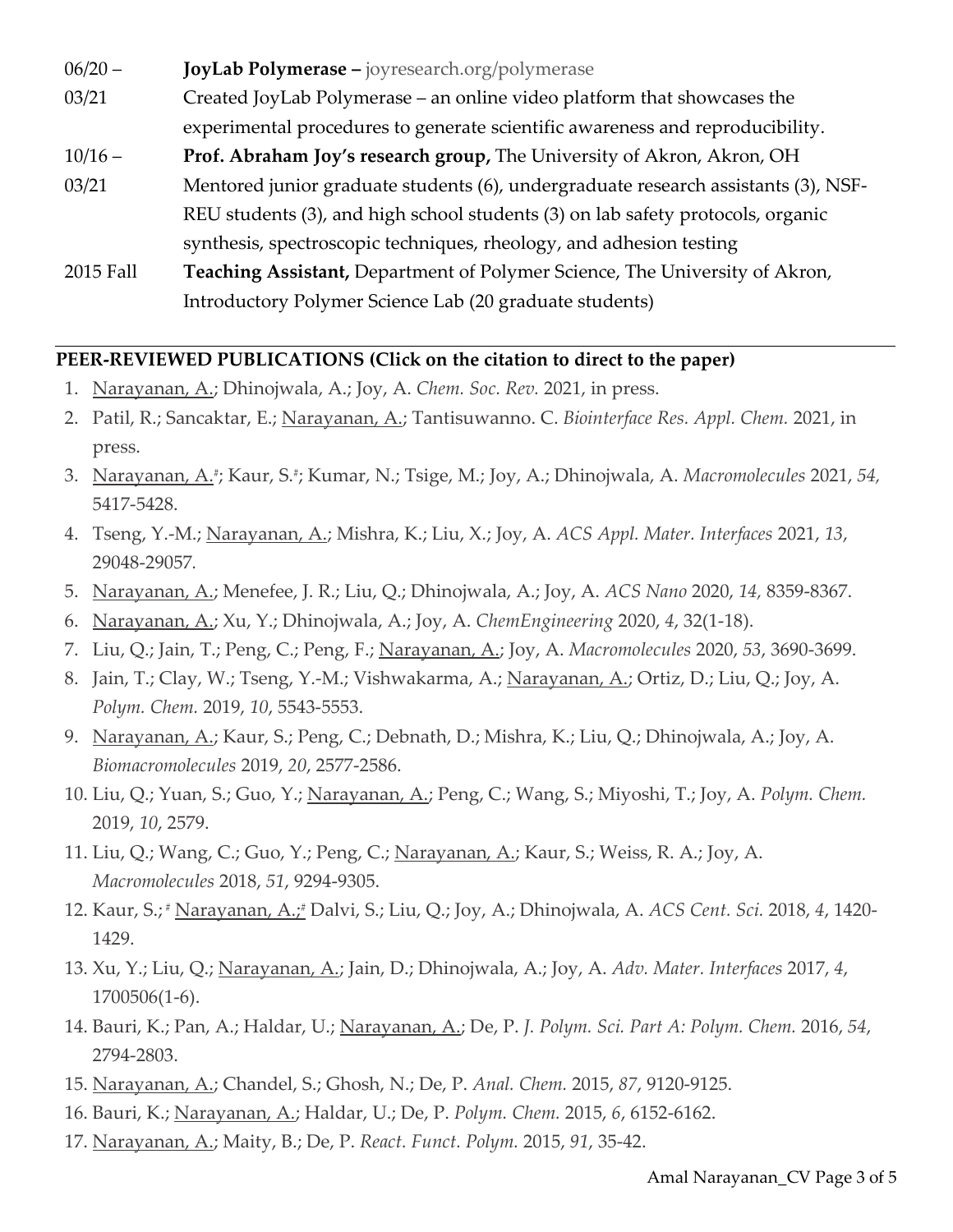18. [Narayanan, A.; Bauri, K.; Ruidas, B.; Pradhan, G.; Banerjee, S.; De, P.](https://pubs.acs.org/doi/abs/10.1021/la503452f) *Langmuir* 2014, *30*, 13430−[13437.](https://pubs.acs.org/doi/abs/10.1021/la503452f)

# **PATENTS**

- 1. [Abraham Joy, Amal Narayanan, Tanmay Jain, Russell Catania, Nicholas Nun. Methods and](https://patentimages.storage.googleapis.com/87/ab/16/986b233283a260/WO2020014174A1.pdf)  [Devices that Change Color to Indicate the Presence of Opioids and Other Narcotics \(International](https://patentimages.storage.googleapis.com/87/ab/16/986b233283a260/WO2020014174A1.pdf)  Patent [Serial No: WO2020/04174A1\)](https://patentimages.storage.googleapis.com/87/ab/16/986b233283a260/WO2020014174A1.pdf)
- 2. Abraham Joy, Amal Narayanan. Non-Ionic Coacervates for Dry, Humid and Wet Adhesion [\(United States Patent Application Serial No: PCT/US16/700130\)](https://patentimages.storage.googleapis.com/65/b3/13/116ddfa5d0253c/US11033573.pdf)
- 3. Abraham Joy, Apoorva Vishwakarma, Amal Narayanan. Use of Polymer Coacervates for the Disruption and Removal of Biofilms. United States Provisional Patent.
- 4. Abraham Joy, Amal Narayanan, Kaushik Mishra. Preparation of Catechol Containing Polymer Emulsion and Their Deprotection and Post-polymerization. United States Provisional Patent.

# **PROFESSIONAL COURSES**

- 2019 **Georgia Institute of Technology - Institute for Electronics & Nanotechnology** 'Soft Lithography for Microfluidics' (3 days)
- 2019 **University of Akron Research Foundation** 'NSF I-Corps site program', entrepreneurial lead, (7 weeks)

# **SELECTED APPEARANCES IN POPULAR MEDIA**

# **Underwater adhesive research**

- 1. [C&E News highlighted the work showcasing on phase separating the underwater adhesive.](https://cen.acs.org/materials/adhesives/Mussel-inspired-polymer-glue-sticks/98/web/2020/07?utm_source=LatestNews&utm_medium=LatestNews&utm_campaign=CENRSS)
- 2. Featured in the popular science show 'Nature Knows Best' Season 2, Episode 10 Medicine available at [Amazon](https://www.amazon.com/Nature-and-Physical-Activity/dp/B076YVP3NK/ref=sr_1_1?ie=UTF8&qid=1541035784&sr=8-1&keywords=nature+knows+best) prime and [Hulu.com](https://www.hulu.com/account/addons/confirm?from=live-tv&source=search&referring_entity_id=6cded069-22f4-4841-a08d-c96444ece8ff&redirect_url=%2Fseries%2Fxploration-nature-knows-best-6cded069-22f4-4841-a08d-c96444ece8ff%3Fskip_onboarding%3Dtrue) for streaming.
- 3. Highlighted by insiderscience.org in an article titled 'Flow like [an oil, stick like a](https://www.insidescience.org/news/flow-oil-stick-mussel) mussel'

# **Opioid detection technology**

- 1. [Primetime news of WKYC channel 3 covered the opioid detection technology in action](https://wkyc.com/embeds/video/95-8257173/iframe?jwsource=cl)
- 2. ABC channel 5 news covered [our Ohio opioid technology challenge](https://www.news5cleveland.com/news/local-news/akron-canton-news/universtiy-of-akron-professor-awarded-200-000-to-protect-first-responders-from-opioids) award
- 3. "Opiate detection startup wins \$10,000" [covered by University of Akron News](https://uakron.edu/im/news/opiate-detection-innovation-startup-wins-10k/)

# **SELECTED CONFERENCES AND PRESENTATIONS**

- 1. Narayanan, A.; Kaur, S.; Dhinojwala, A.; Joy, A. 'Bioinspired tricks and consequences in adhering underwater: From hydrophobicity to non-ionic coacervation', ACS POLY/PMSE Excellence in Graduate Research Symposium, Virtual ACS National Meeting 2020 – invited [virtual talk](https://www.polyacs.net/poly2020excellencesite?fbclid=IwAR25NScEXhFSAL_nZhe9kDjGjIQNHpQdSuVFGyFTbEVyQzGECJtN0da3aIU)
- 2. Narayanan, A.; Kaur, S.; Liu, Q.; Dhinojwala, A.; Joy, A. Chemistry of Underwater Adhesion: From Understanding the Contact Mechanics of Bioinspired Adhesives to Sealing Pericardial